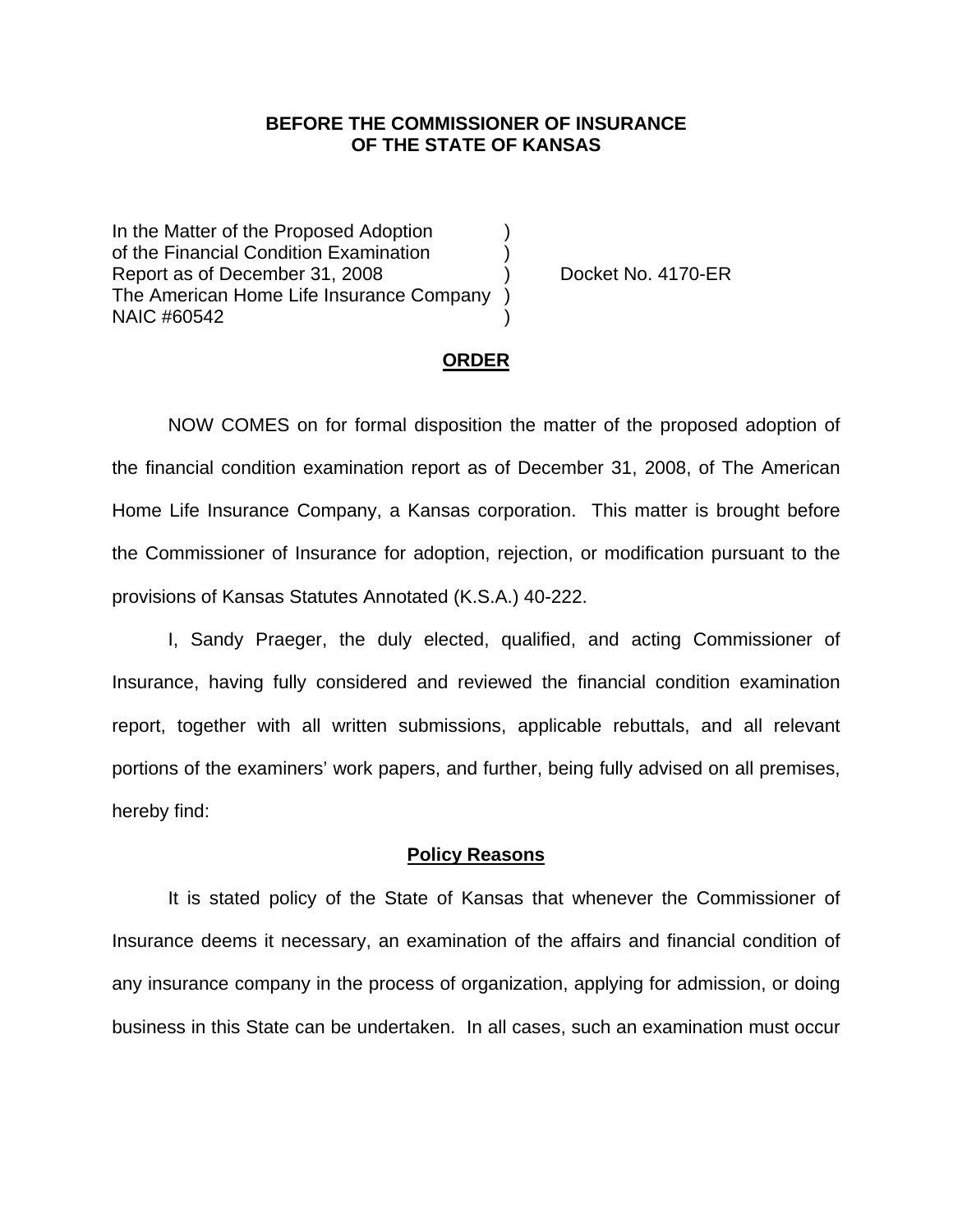once every five (5) years. Through the examination process, the insurance consuming public will be well served and protected.

### **Findings of Fact**

 1. The Commissioner of Insurance has jurisdiction over this matter pursuant to K.S.A. 40-222.

 2. An examination of The American Home Life Insurance Company was undertaken by the Kansas Insurance Department and was completed on May 28, 2010.

 3. The examiner-in-charge tendered and filed with the Kansas Insurance Department a verified written report of the examination within thirty (30) days following completion of the examination, to wit; May 28, 2010.

 4. Following receipt of the verified report, the Kansas Insurance Department transmitted the report to The American Home Life Insurance Company on June 7, 2010, with a duly executed notice advising the company of its opportunity to prepare and submit to the Kansas Insurance Department a written submission or rebuttal with respect to any and all matters contained in the report. The American Home Life Insurance Company was further advised that any written submission or rebuttal needed to be filed with the Kansas Insurance Department no later than thirty (30) days after receipt of the verified report.

 5. The American Home Life Insurance Company filed a written acceptance of the verified report on June 10, 2010.

6. Based upon the written submission tendered by The American Home Life Insurance Company, the company took no exceptions to matters contained in the verified report.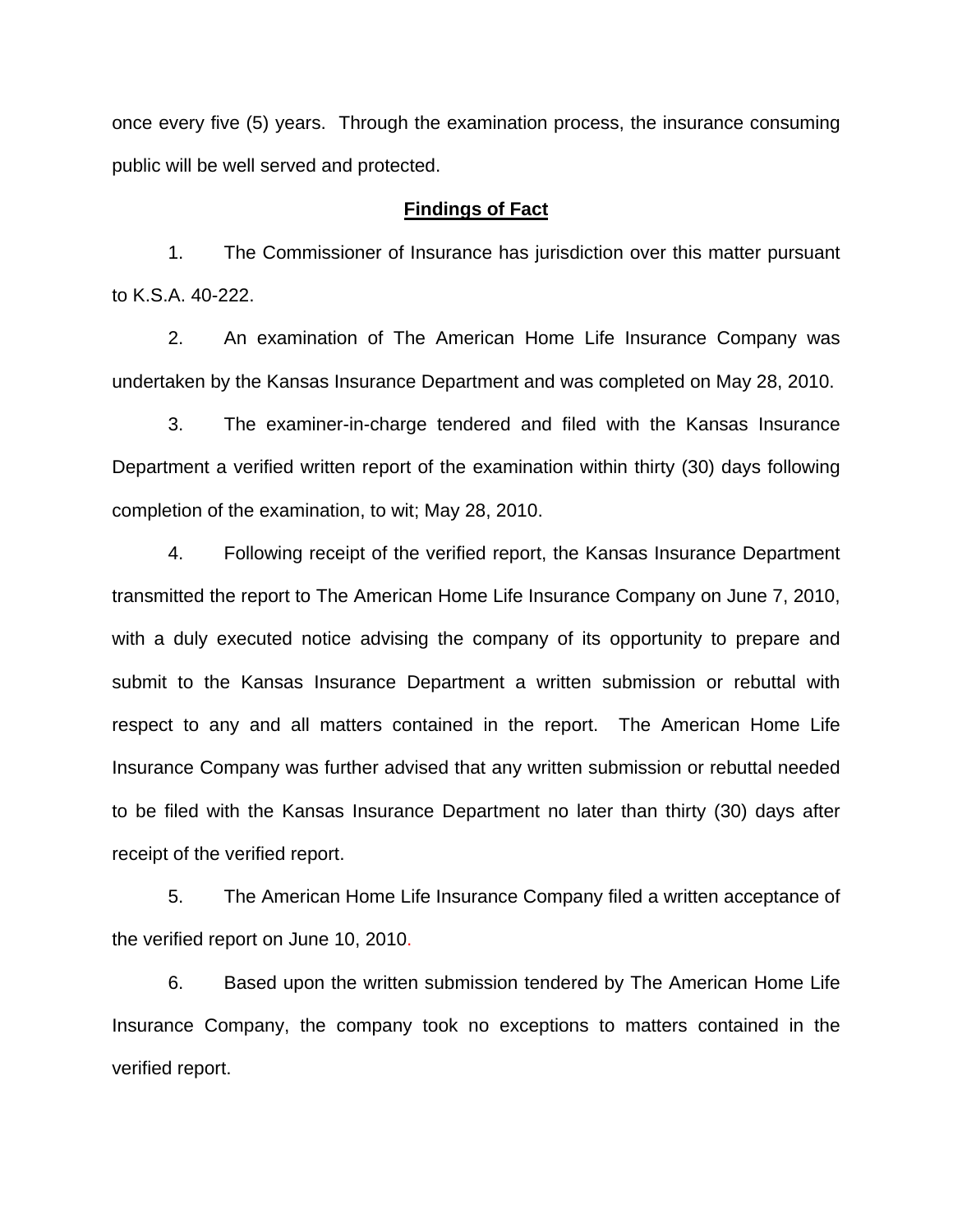7. Within thirty (30) days of the end of the time period allowed for written submission or rebuttal, the Commissioner of Insurance fully reviewed the report, together with all written submissions and rebuttals provided by The American Home Life Insurance Company. The Commissioner of Insurance further reviewed all relevant workpapers.

 8. No other written submissions or rebuttals were submitted by The American Home Life Insurance Company.

# **Conclusion of Law**

9. K.S.A. 40-222(k)(2) provides:

"Within 30 days of the end of the period allowed for the receipt of written submissions or rebuttals, the commissioner shall fully consider and review the report, together with any written submissions or rebuttals and any relevant portions of the examiners workpapers and enter an order:

- (A) Adopting the examination report as filed or with modification or corrections. If the examination report reveals that the company is operating in violation of any law, regulation or prior order of the commissioner, the commissioner may order the company to take any action the commissioner considers necessary and appropriate to cure such violations; or
- (B) rejecting the examination report with directions to the examiners to reopen the examination for purposes of obtaining additional data, documentation or information, and refiling pursuant to subsection (k); or
- (C) call and conduct a fact-finding hearing in accordance with K.S.A. 40- 281 and amendments thereto for purposes of obtaining additional documentation, data, information and testimony."
- 10. Based upon the Finding of Fact enumerated in paragraphs #1 through #8

above, the financial condition examination report as of December 31, 2008, of The

American Home Life Insurance Company should be adopted.

## **IT IS THEREFORE, BY THE COMMISSIONER OF INSURANCE, ORDERED THAT:**